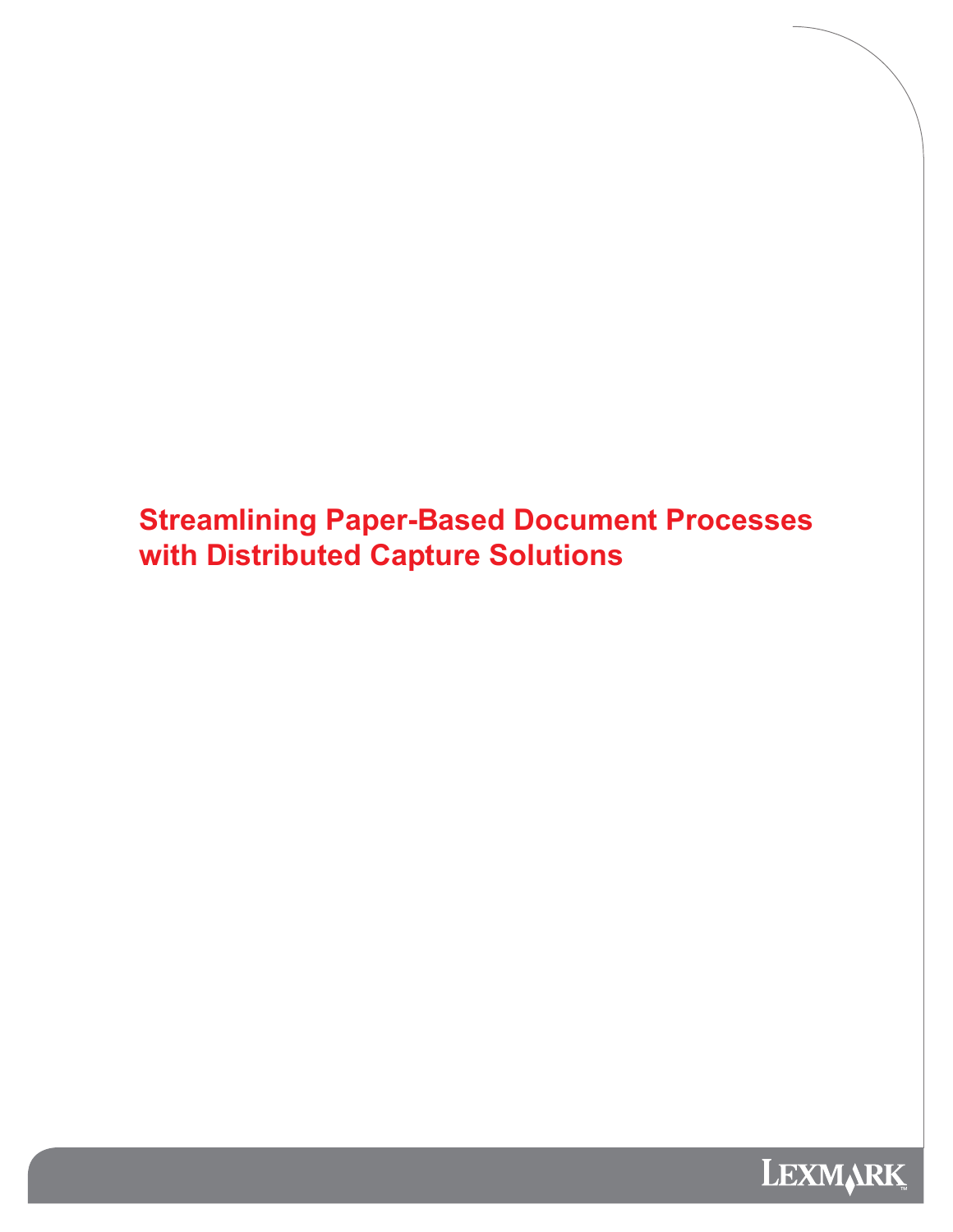# **Table of Contents**

| How Lexmark Distributed Capture Solutions Solve Paper-Based Document Challenges  8 |  |
|------------------------------------------------------------------------------------|--|
|                                                                                    |  |

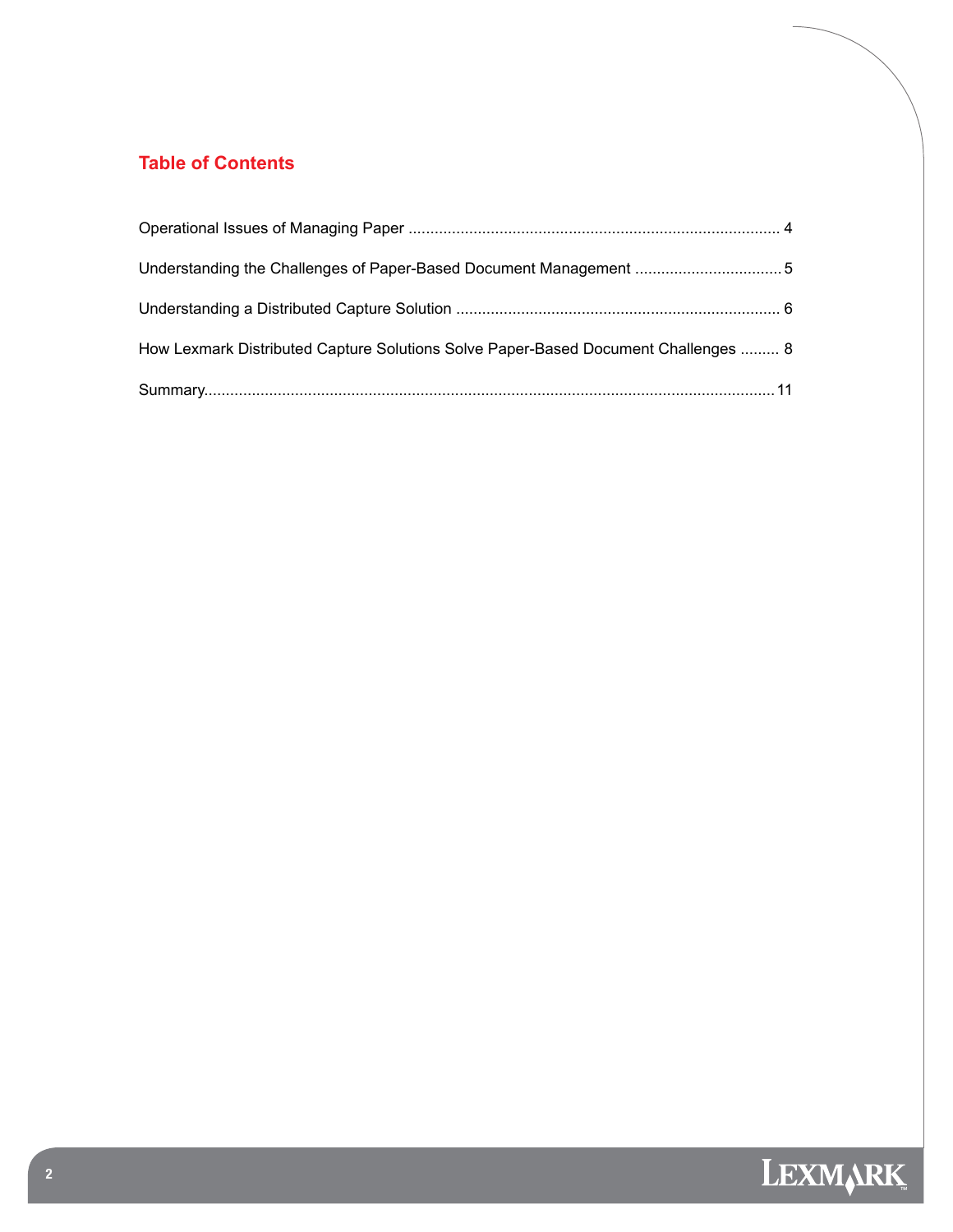## **Abstract**

This white paper examines the challenges that businesses face with their existing paper-based document management methods. The paper also demonstrates how Lexmark distributed capture solutions enable employees in distributed office environments to efficiently and securely manage time-sensitive information within today's complex business processes.

Even with the ability to transmit documents electronically, the paperless office has yet to become a reality. Inevitably, there are times when hardcopy documents created by outside sources need to be incorporated with digital documentation―for example, invoices, expense reports, medical records, contracts, legal documents, or documents that contain original signatures. With a distributed capture solution, both digital and hardcopy documents can be managed efficiently.

Distributed capture is defined as a workgroup solution that gives users at dispersed locations the ability to scan, capture and save documents in a highly secure digital format. The electronic document can then be automatically distributed via e-mail or fax, through a file transfer to a shared server folder or directory, or delivered directly into an enterprise application.

There are many cost benefits of capturing documents in real time, at the point of use, rather than using a traditional centralized scanning approach. These include:

- Elimination of costs for bundling, shipping, sorting, scanning and indexing documents at a central scanning facility
- Immediate availability of files, forms and data
- Reduced cycle time of transactional documents
- Reduced storage costs
- Improved compliance

With a Lexmark distributed capture solution, businesses have an end-to-end information storage, retrieval and distribution system that provides encrypted document security and timely distribution to multiple remote destinations in an easy-to-use fashion. By using a distributed capture solution, organizations can also prevent many of the human errors that occur with manual paper-based procedures, as well as minimize misplaced information, identity theft and legal liabilities.

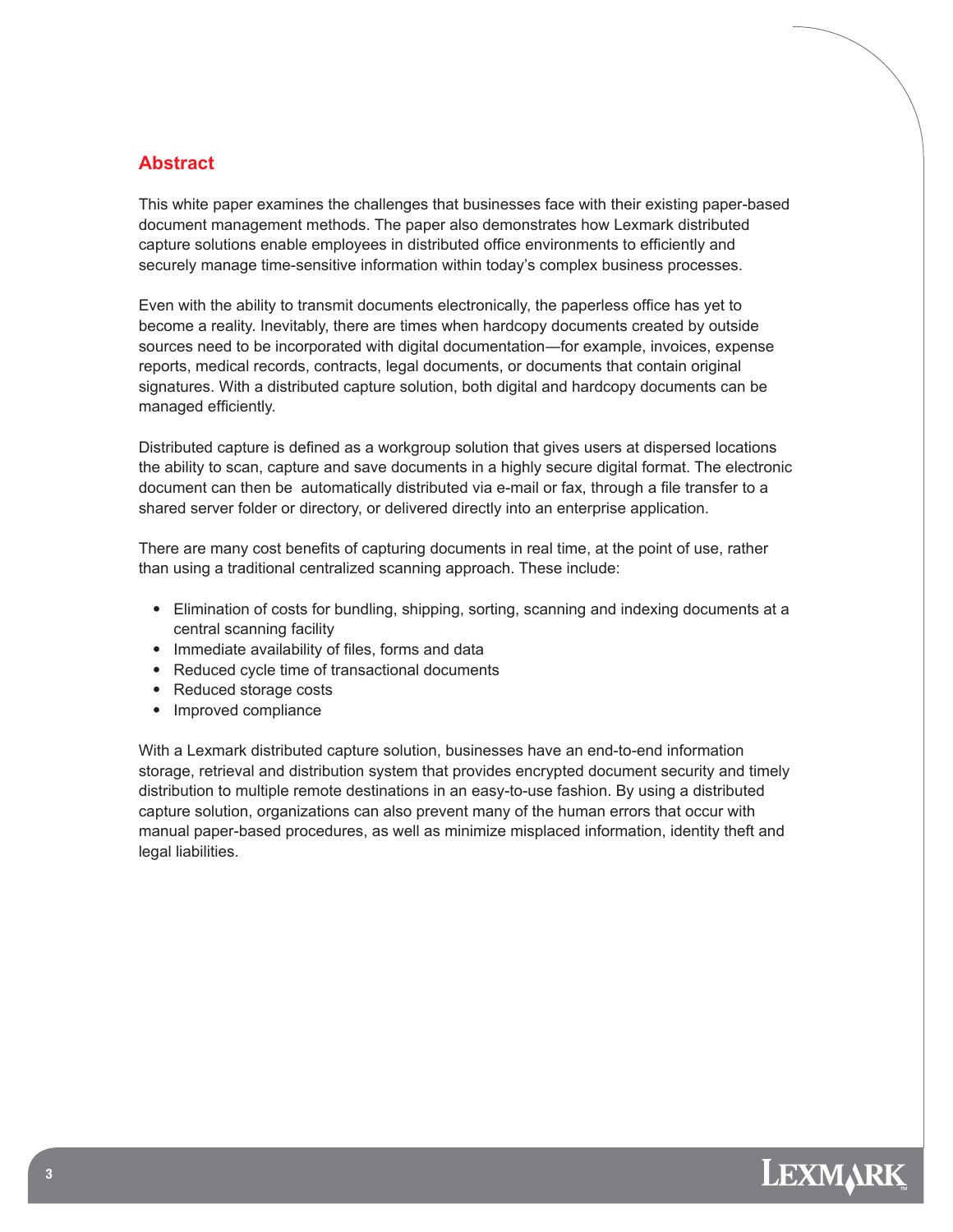#### **Operational Issues of Managing Paper**

For centuries, businesses have relied on paper-based documents and forms for most of their internal business processes. In fact, throughout history the practice of viewing, copying, editing and transferring paper documents has been performed without much focus on the sensitivity of their content.

Today, document security is of paramount importance for any organization. Identity theft, scams, forgeries and corporate espionage have elevated document security to a pressing issue for every organization. With the introduction of legislation such as the Health Insurance Portability and Accountability Act (HIPAA) in 1996 and the Financial Modernization Act of 1999 (also known as the Gramm-Leach-Billey Act), the urgency and focus has grown even more intense.

Beyond the risks and regulatory issues, however, organizations must also deal with the gross inefficiencies of having to handle, copy, distribute, file, store and retrieve paper documents, which slow the execution of tasks and negatively impact employee productivity.

Paper documents create costly overhead, hinder the efficiency of processes and pose potentially serious liability and litigation exposures for organizations that are unable to secure, manage and account for sensitive information contained in their paper-based documents and forms. In today's environment, organizations with multiple locations need document solutions that can capture sensitive information at the local level and facilitate its distribution to internal and external entities in a secure and efficient manner. The ideal solution would also enable enterprises to reduce their exposure to litigation while lowering operating expenses and improving employee productivity.

Lexmark can solve the complexities of processing and distributing paper documents and forms and protecting the sensitive information they contain. Lexmark distributed capture solutions facilitate the rapid capture and distribution of critical information through the use of hardware and software solutions that are easy to implement, use and administer. These solutions reduce potential information security threats and the resulting litigation exposures, while facilitating compliance with employment and information regulations, and improving the productivity of information handling.

This white paper examines the challenges that businesses face with their existing paper-based document management methods. The paper also demonstrates how technology can enable remote employees to efficiently meet the needs of managing sensitive information within today's complex business environments.

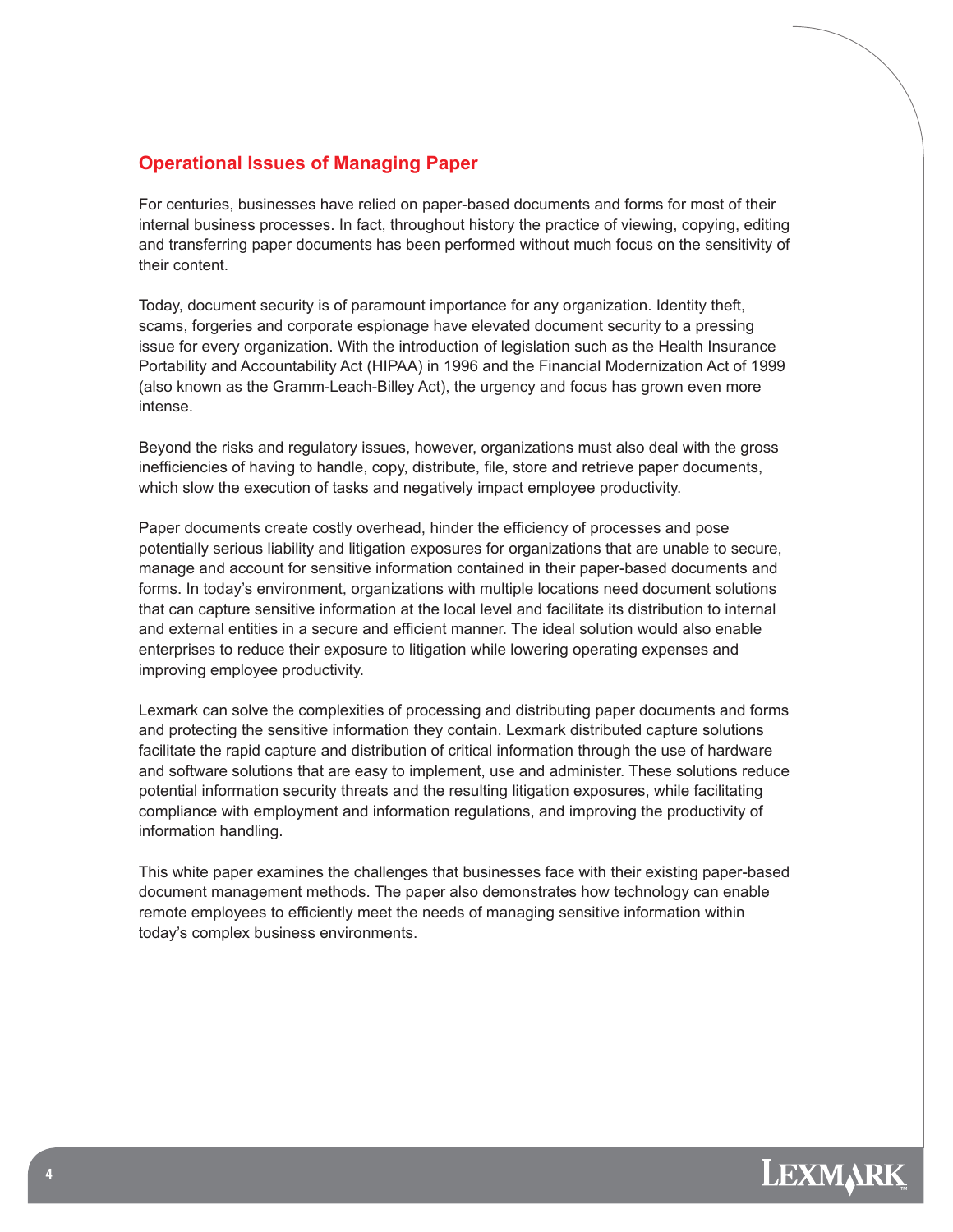## **Understanding the Challenges of Paper-Based Document Management**

Organizations face four distinct challenges in managing time-sensitive information via paperbased documents.

- **1. Information Security** Securing documents within the workplace represents the single greatest challenge for companies. For example, offices and workstations are often left unattended. Situations such as open desk drawers or file folders carelessly left on desks create opportunities for personal or financial information theft.
- **2. Execution Speed** The faster that information is processed and verified for accuracy, the better the result, especially in the areas of personnel administration, inventory management and finance. Relying on conventional postal delivery or interoffice mail to send documents from a distributed location to a headquarters location can add days or weeks to the process, creating slower transactions and higher operating costs while increasing the likelihood for lost documents. For example, when hiring an employee it is important to quickly register the new hire in the HR system so that the appropriate background checks can be conducted, payroll processing can begin, and employee benefits start to accrue. Or when receiving inventory deliveries, it is critical to get invoices to the accounts payable department promptly so that discounts can be applied or to avoid late fees.
- **3. Productivity Inefficiencies** The more opportunities that the organization has to remove paper documents from its processes, the more likely that productivity will increase as a result. In manual paper-based operations, the greater the number of people who touch a document, the higher the likelihood for human error. Often, an important document must be delivered to several employees in different departments. This delivery process relies on the ability of each employee to handle the document correctly and quickly. The risks and consequences of failure along the way are very real. For example, an HR department that loses an employment form can be liable for government penalties and/or expensive litigation.
- **4. Limitations and Costs of Physical Storage** Storing paper records limits an organization's ability to quickly retrieve information, and because paper documents are often filed in a central location, convenient access to the documents by a wide range of users is limited. Access is often further limited by physical proximity, such as an offsite location which may be used for storing older or closed files. For example, a headquarters HR department employee who needs a critical piece of information from a terminated employee's file may spend a considerable amount of time locating and retrieving the document from the remote location. Storing paper documents also limits an organization's ability to efficiently conduct accurate analyses across documents of a particular type. In addition, the physical storage of vast amounts of paper results in wasted physical space, increased overhead, and the increased risks of document loss or destruction.

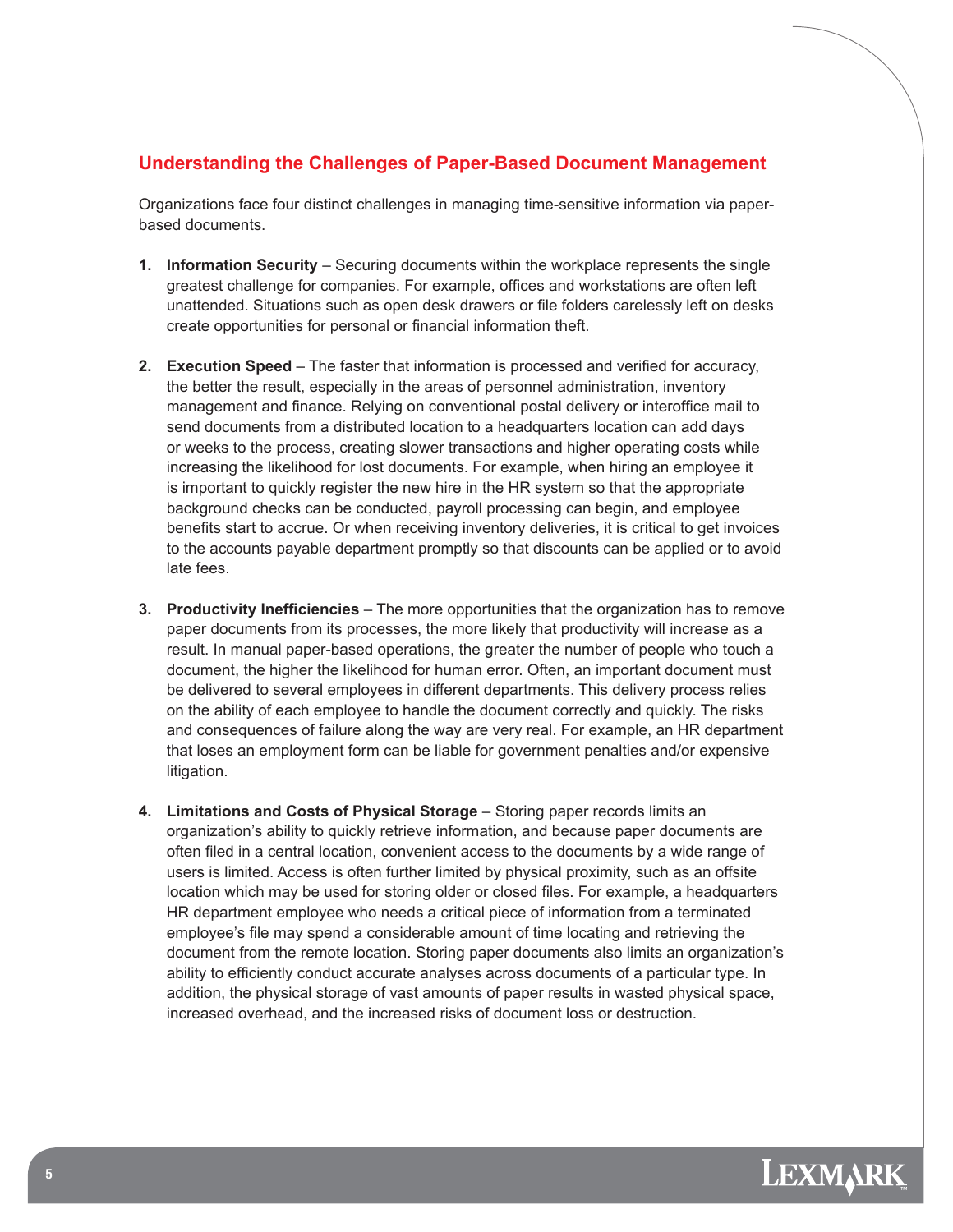## **Understanding a Distributed Capture Solution**

Lexmark distributed capture solutions help large, multi-site organizations address the challenges of paper-based documents. To better understand how distributed capture solves operational challenges, it is helpful to know how the solution is implemented, how it works and the capabilities it provides.

Distributed capture is defined as a workgroup solution that gives users at dispersed locations the ability to scan, capture and save documents in a highly secure digital format. The electronic document can then be automatically distributed via e-mail or fax, through file transfer to a shared server folder or directory, or delivered directly into an enterprise application.



The process of capturing information from a paper document into a digital file that can be distributed within the enterprise is illustrated in Figure 1.

*Figure 1: Distributed Capture Process*

The basic steps involved in capturing hardcopy documents are metadata collection, document scanning, process distribution, document process verification, and secure transmission.

**Metadata Collection** – The intuitively designed touch screens on Lexmark multifunction products (MFPs) present the user with a series of questions that require simple responses. These responses attach specific indexing information, referred to as metadata, into the file, and are used to describe the document contents for subsequent retrieval. For example, with an I-9 employment form, the user will be asked to enter a few quick pieces of information, such as the employee name, social security number or employee number. This metadata is stored along with the image of the document. This simple process facilitates the ability of any authorized manager, corporate executive, or enterprise application to retrieve the document or its metadata based on a specific set of criteria.

In situations when prompting for information at the MFP is limited or not desired, Lexmark offers a number of alternatives for efficiently gathering metadata. Data extraction can be done

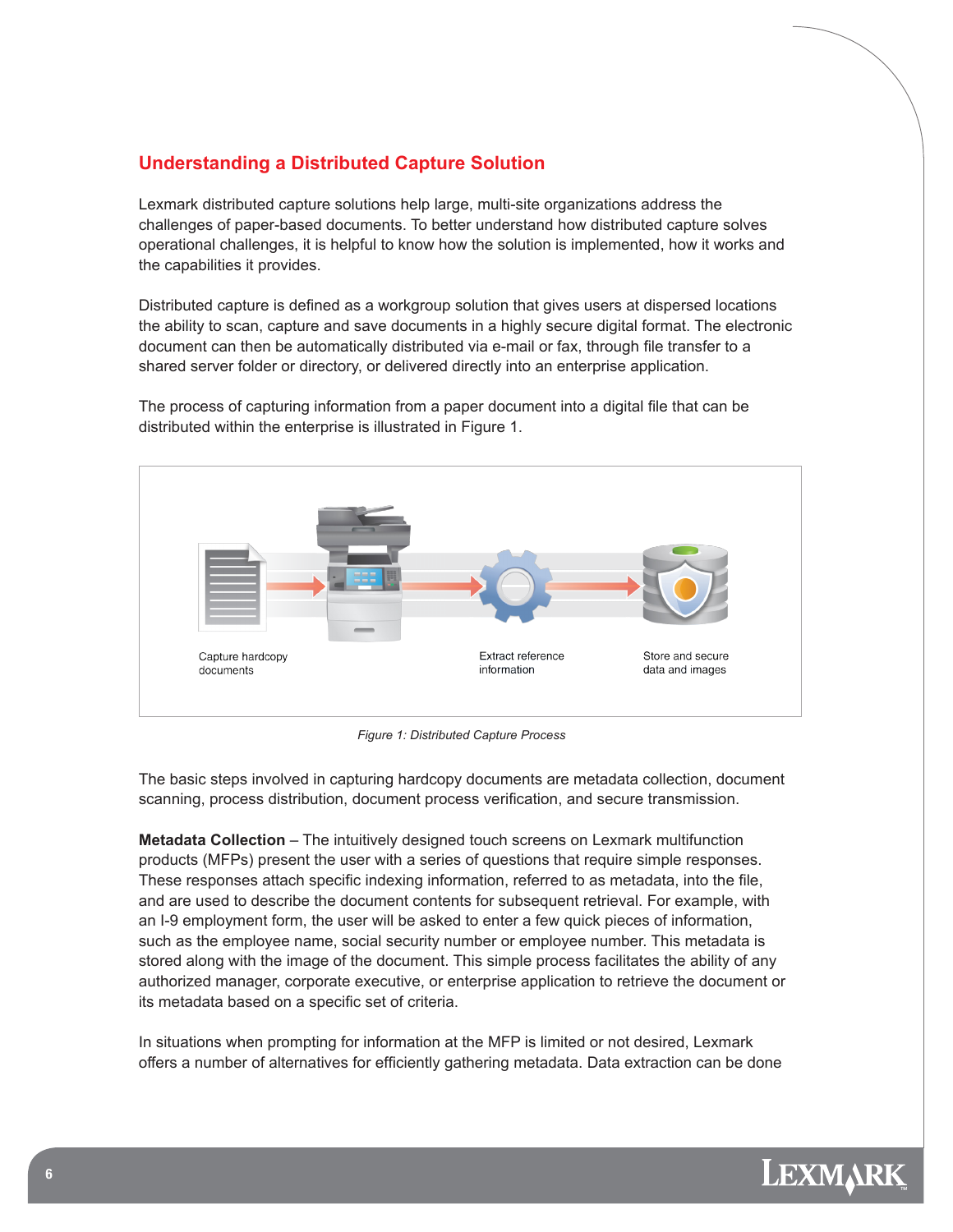manually through key entry, or it can be assisted and/or automated through techniques like automated database lookups, bar code reading, and automated document and character recognition technologies, such as optical character recognition/intelligent character recognition (OCR/ICR) and intelligent document recognition (IDR).

**Document Scanning** – The user scans a document into an MFP that has distributed capture software installed on the device. Since the device can be connected to the corporate network in a variety of ways, it can send and receive information accordingly.

**Process Distribution** – The document's distribution or routing instructions are programmed to automatically deliver the file to the predetermined locations in the format preferred by the receiver (for example e-mail text, e-mail attachment, fax, or shared folder). Users at the receiving destination do not need to identify where or to whom the documents are to be distributed; the distribution is entirely automated, eliminating the decision-making required to initiate a process. The document can be distributed simultaneously in a combination of formats. For example, a digital image of the document can be sent as an e-mail attachment, a file that is automatically inserted into a shared folder on an internal corporate server, an export to an enterprise content management (ECM) system, and a fax. The specific functionality of the software that enables these automated document flows is virtually unlimited and can be easily designed and set up by an organization's IT staff. The IT staff would also have full administrative privileges to establish software and security consistency across each location, as well as to prevent any subsequent changes from being made at the local level.

**Document Process Verification** – In certain applications, such as the hiring of a new employee, several different documents and forms are usually required. With a Lexmark distributed capture solution, intelligent information can be placed on each of these documents. When the documents are scanned, the solution checks the documents against an internal list of all the required forms that were programmed into the software to ensure that all necessary documents have been completed and submitted. If a particular document or form is missing, the system will identify it and notify the supervisory manager, either at the MFP or through an e-mail.

**Secure Transmission** – Since many documents contain sensitive personal and/or financial information, Lexmark MFPs use either Secure Socket Layer protocols (HTTPS) or the industry-standard security protocol IPsec (Internet Protocol Security) to send the file to its final destination. IPsec is a framework of open standards for allowing private, secure communications over IP networks through the use of cryptographic security services. The final destination might be a shared folder on an enterprise server located at a corporate headquarters or an enterprise content management application (ECM) where the previously captured metadata can be imported into the application's content database. Consider the following scenario: A retail store or branch receives an invoice when a vendor makes a direct local delivery. The invoice includes critical financial information needed by headquarters, such as delivered quantity, invoice number, dollar amount, vendor name, store number and date received. Using the Lexmark MFP and document distribution software, the information can be easily captured along with an image of the invoice and transmitted by the local manager to corporate headquarters. The invoice and its data can then be imported into an accounts payable workflow and processed for prompt payment, allowing the company to realize the savings available through a discount for timely payment.

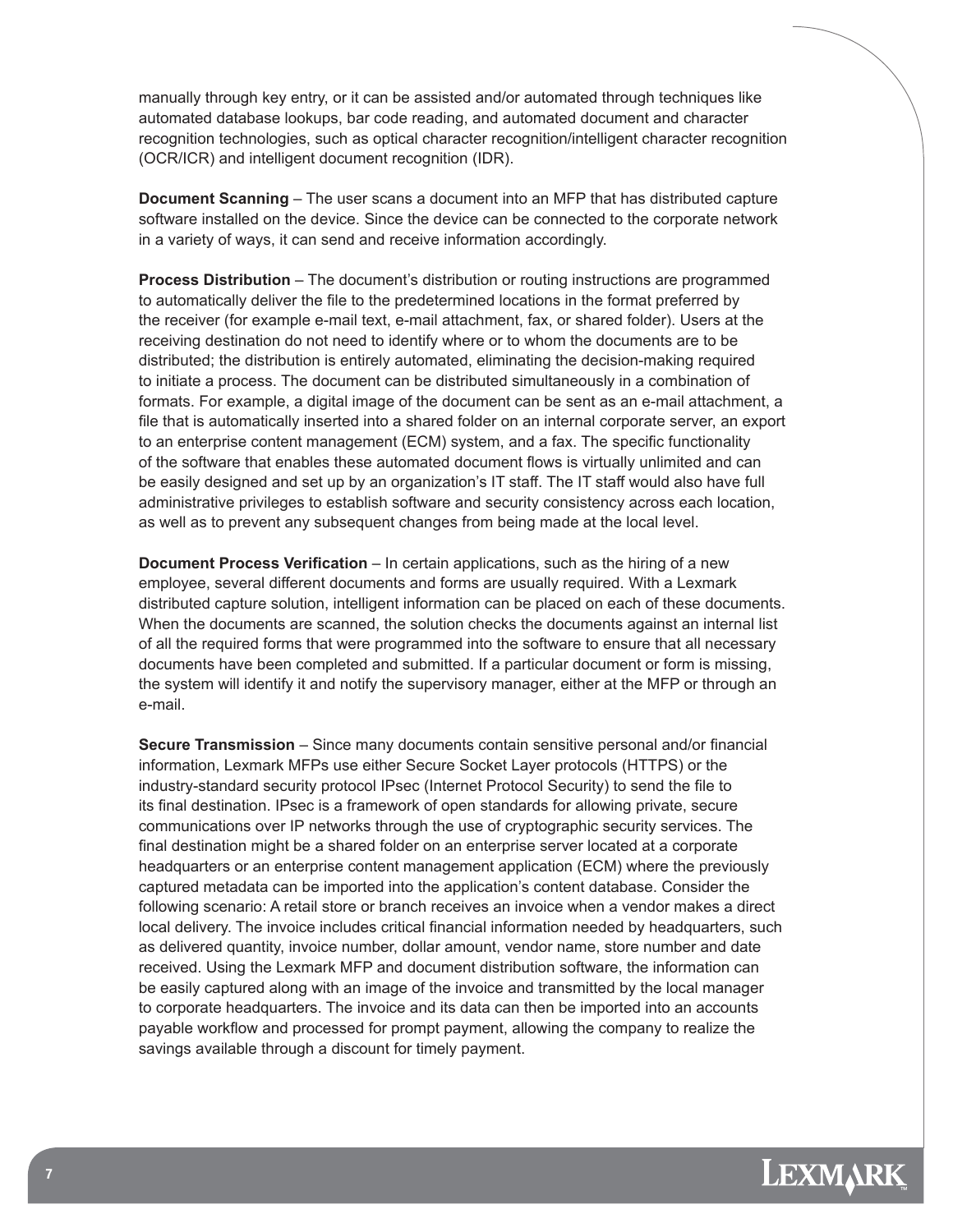## **How Lexmark Distributed Capture Solutions Solve Paper-Based Document Challenges**

When it comes to managing paper-based documents, organizations need document management solutions that are simple, easy to use, foolproof, and above all efficient so as not to take managers and employees away from their primary job responsibilities.

Lexmark distributed capture solutions are designed to bring essential document-related tasks closer to users by providing unparalleled ease of use. These solutions apply a userfriendly touch screen interface (Figure 2) to walk users through the desired document capture operation. Users are prompted to enter the required metadata or to respond appropriately through each step of the process, enabling critical document management functions to be accurately and consistently performed with minimal training.



*Figure 2: Lexmark Touch Screen with Icons for Basic Functions and Distributed Capture* 

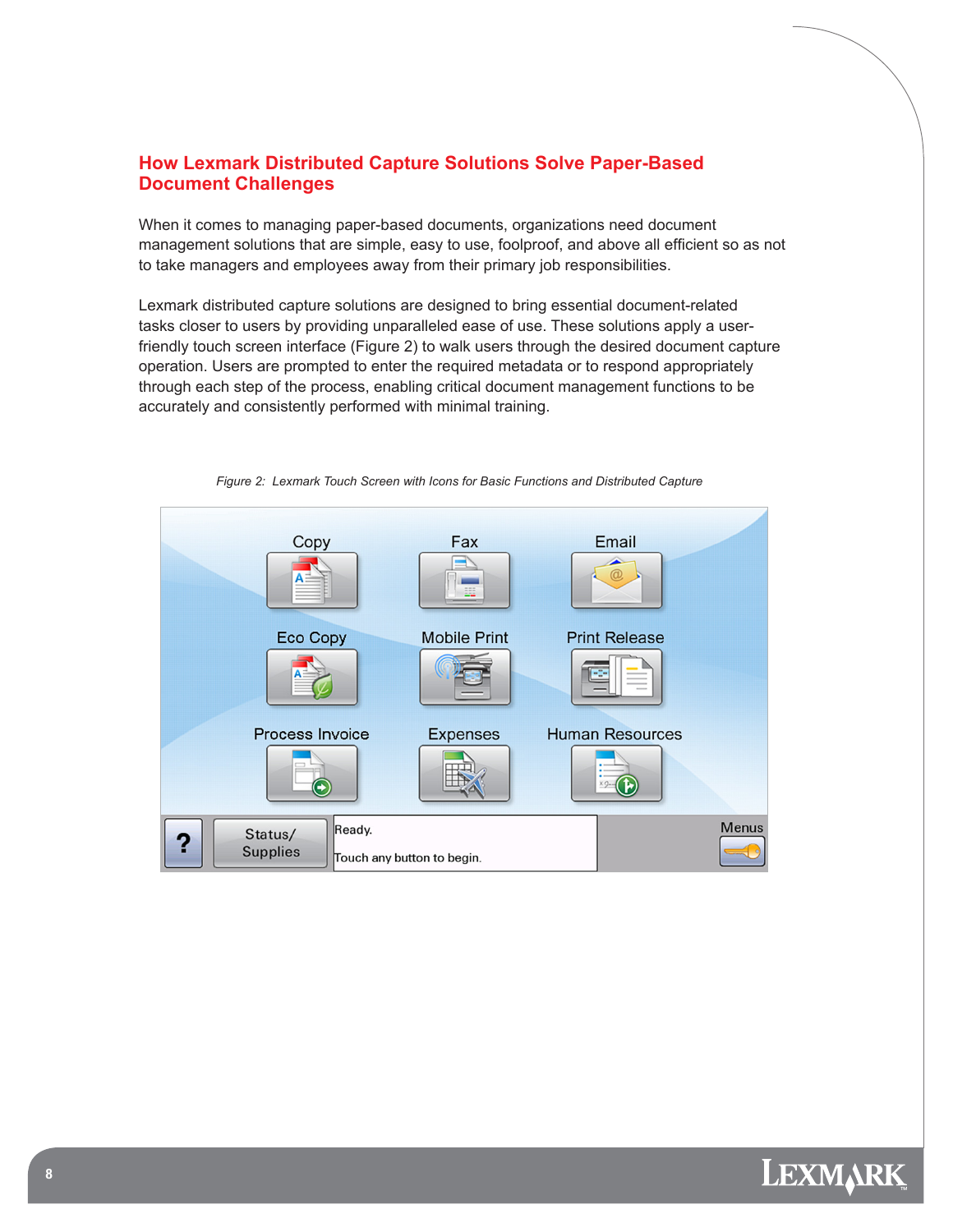Lexmark distributed capture solutions address the issues associated with paper-based document management in the following ways:

- **1. Improved Security**  Lexmark addresses the security challenges associated with paper documents in the workplace by delivering digital files through secure channels without storing them on the MFP device. This provides a degree of verifiable security that complies with existing enterprise IT security rules and regulations.
- **2. Faster Execution** The process of moving from paper-based procedures to an electronic file process minimizes the time required to complete essential tasks, often reducing the time investment from weeks or months to a matter of minutes. Lexmark distributed capture solutions allow personnel to quickly perform multiple document-related tasks with the touch of an icon, enabling document files to be distributed to multiple locations anywhere in the world. This eliminates valuable time that is wasted by copying documents, labeling folders, organizing file systems, and sorting and filing paper documents, in addition to reducing the need for filing cabinets, filing rooms, file storage boxes and storage rooms.
- **3. Greater Cost Savings** Minimizing the time spent on processing, distributing and storing paper documents can result in dramatic cost savings. The ability to instantly transmit a scanned document— for example, an expense report—not only eliminates the labor costs of manually moving documents through a structured, multi-step process, but also enhances decision making. In addition, as a result of increased processing speed, enterprise cash flow cycles can be improved. Because Lexmark MFPs consolidate several office functions into a single device, organization may also realize hardware savings. Other savings include lower overhead costs for office space; reduced supplies costs; lower maintenance costs; and reduced costs for filing supplies, such as file folders, labels, binders and file cabinets.
- **4. Increased Productivity And Error Reduction Lexmark's customizable and easy-to**use touch screen technology makes it easy to capture and distribute key information, and to reduce errors and overall processing time. Because the touch screen icons can be preprogrammed to perform multiple functions by task, department or destination, the MFPs can be tailored to the specific needs of each department, enabling the automation of repetitive processes. As a result, employees can handle information more quickly, giving them more time to focus on mission-critical activities. Lexmark MFPs can also be programmed to transmit documents during off hours with no direct user intervention, alleviating the strain on the company's network during daytime hours when network traffic is at its peak.
- **5.** More Efficient Storage Capabilities With a Lexmark distributed capture solution there is little need for physical storage containers, freeing up valuable office space that is often required to house them.
- **6. Central Administration** Lexmark distributed capture devices can be configured and managed from a central location, eliminating the need to physically visit the devices to modify or update software capabilities.

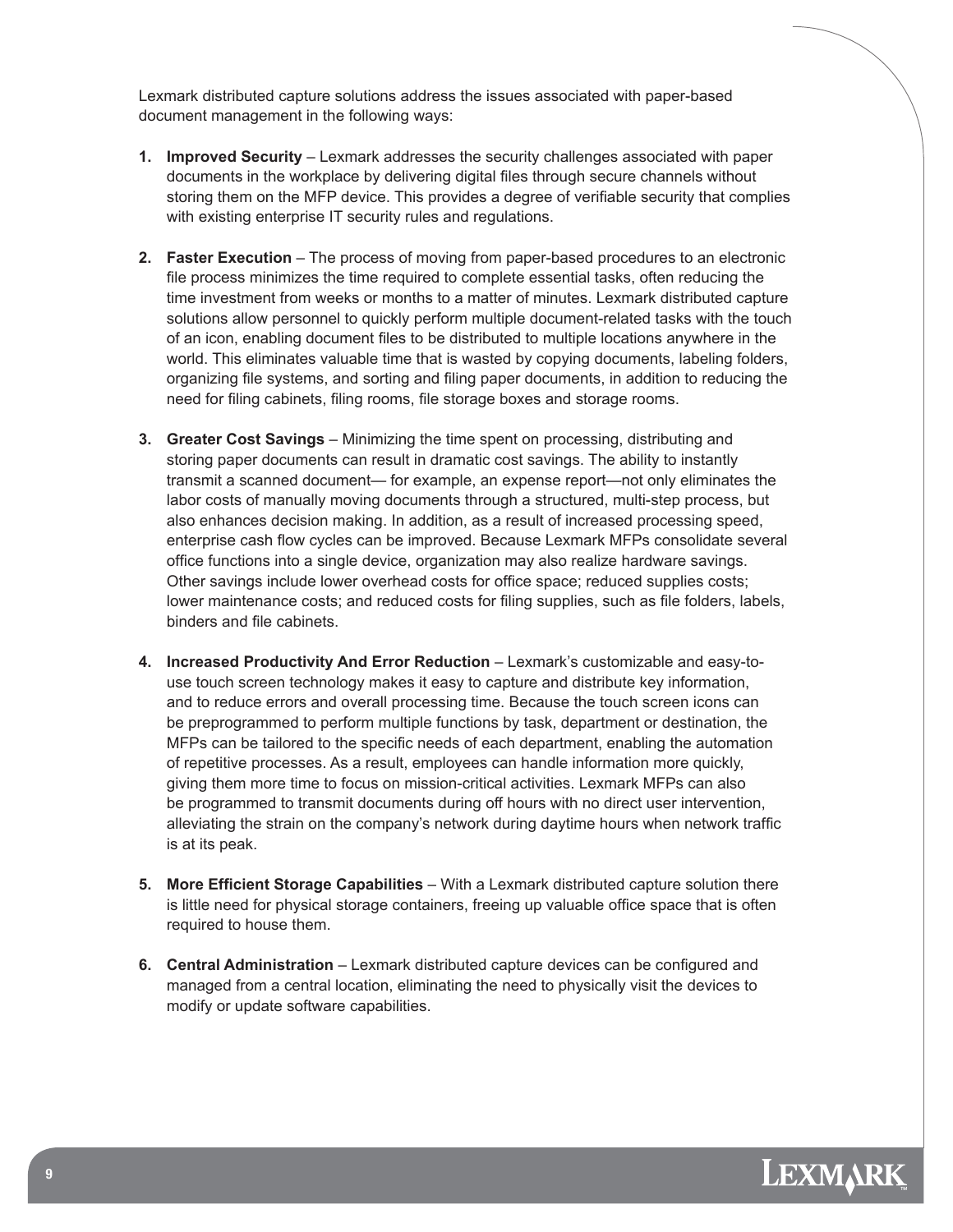- **7. Small Footprint**  Lexmark distributed capture MFPs have small footprints, which allow the devices to easily fit within the confines of most office environments.
- **8. Integration with All Your Applications** After capturing distributed information, you must assess ways to effectively process that information and integrate it with all your enterprise applications. This is what Lexmark calls putting content into context. We help organizations transform all types of documents―paper and electronic―into usable content that is instantly accessible to users within the context of their daily work processes.

Lexmark's end-to-end solutions enable users to easily capture, organize, access, manage and route documents within their business software and related processes. These solutions combine the powerful distributed capture capabilities of Lexmark MFPs with the strong enterprise content management technology of ImageNow software. ImageNow from Perceptive Software, a Lexmark company, stores the documents securely with all other types of content—computer files, faxes, e-mail and more—enabling authorized users to find, manage, share and use the information wherever and whenever it's needed. Our flexible, easy-to-deploy solutions integrate content within the existing ERP (Enterprise Resource Planning) systems and applications that drive your daily routines. With just a click, users can instantly access relevant information within the context of the process at hand.



*Figure 3: An End-to-End Distributed Capture Solution* 

Lexmark distributed capture solutions powered by Perceptive Software turn Lexmark MFPs into powerful productivity tools that ensure your information, technology and staff are always on the same page. Efficiency begins at the MFP, where employees across your organization can initiate a business process simply by capturing paper documents. The Lexmark e-Task touch screen makes this step quick and accurate, intuitively prompting users for key data that supports intelligent capture, indexing and routing.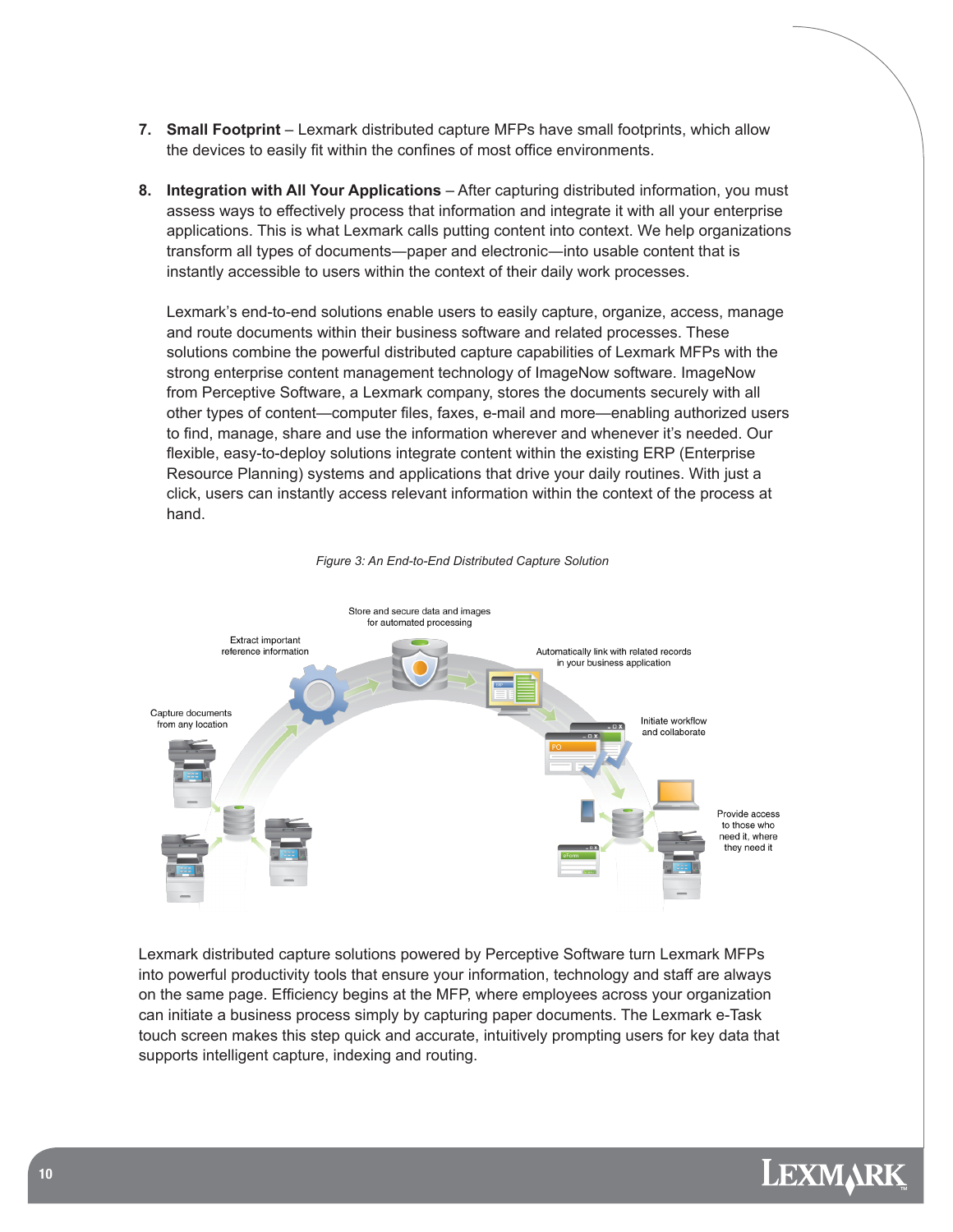#### **Summary**

With the increasing legal challenges and government regulations regarding information privacy and data security, the traditional approach for managing paper documents has become a liability in the modern workplace. Mismanaging important documents, such as employment applications and personnel forms, can result in hefty fines, litigation or both, and may result in the levy of severe penalties for those who fail to ensure proper security. Moreover, the handling, distribution and storage of paper documents is cumbersome, inefficient and costly.

With a Lexmark distributed capture solution, organizations have an end-to-end information capture, processing, distribution, storage and retrieval solution that addresses the pressing demands for document security and the timely distribution of information to multiple destinations. These solutions are easy to implement, intuitively easy to use, and very effective in preventing human errors that result from manual paper-based procedures. At the same time, organizations can minimize distribution inefficiencies, misplaced information and legal liabilities.

Lexmark distributed capture solutions provide powerful benefits that represent a dramatic improvement over paper-based information handling, including:

- **Security Assurance** With the enhanced encryption capabilities of electronic document scanning technology, organizations gain confidence that critical documents have protections against unauthorized access.
- **Rapid Dissemination of Information** Organizations can accelerate the distribution of important documents, enabling quicker response and delivering greater customer, employee, manager and vendor satisfaction.
- **Automated Business Processes** Lexmark touch screen technology is intuitively easy to use and lets users interact with familiar technology to speed up repetitive processes and consolidate complex tasks. Users can complete their document tasks in less time, freeing them for value-added tasks such as customer service and revenue generation.
- **Effective Process Management** By implementing distributed capture, the organization embarks on an effective and efficient long-term document output strategy that consistently and effectively supports their business processes, enables compliance, and helps them manage and control risk.
- **Significant Cost Savings** Organizations can save significant budget dollars by consolidating the number and type of devices in their distributed locations and reducing the number of supplies and services, floor space and the personnel time needed to maintain them.